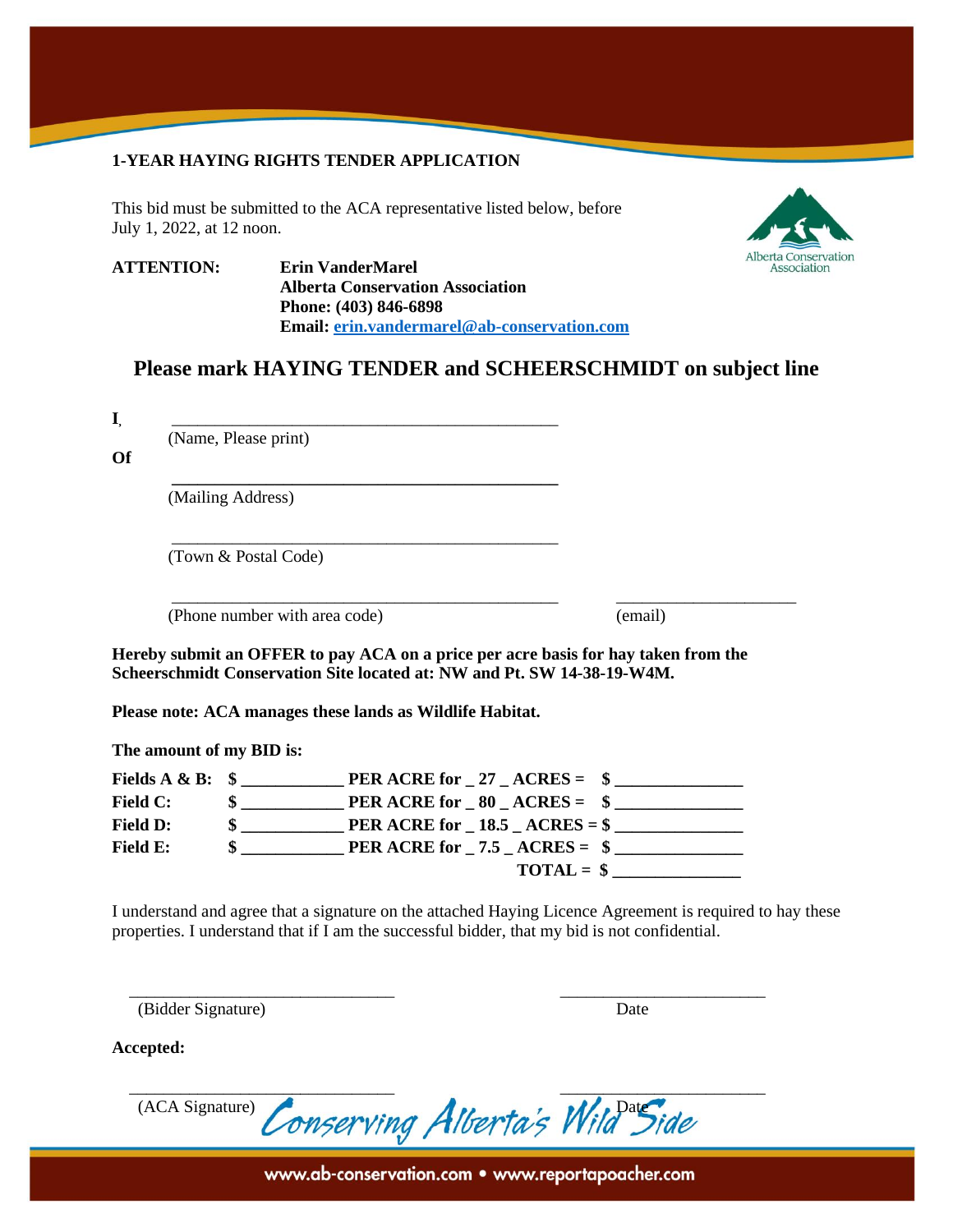#### **HAYING LICENCE AGREEMENT**

## **BETWEEN:**



of 101-9 Chippewa Road, Sherwood Park, Alberta, T8A 6J7 (**"ACA"**)

- and -

# $<$ NAME $>$ of

<ADDRESS> (the **"Licensee"**)

**WHEREAS** ACA (and its partners) is (are) the owner (s) (the "Landowner") of the designated areas described in Schedule "A" of this Agreement (the "Property");

**AND WHEREAS** the Licensee desires to enter onto the Property for haying purposes and ACA has agreed to allow the Licensee to enter onto the Property for haying purposes;

**NOW THEREFORE** in consideration of the sum indicated in Section 1 hereof (the "Consideration") paid by the Licensee to ACA the parties hereto agree as follows:

1. The Licensee shall pay the following Consideration, by cheque or credit card (plus applicable service fees), on or before **July 15, 2022,** to Alberta Conservation Association, 101 – 9 Chippewa Road, Sherwood Park, AB, T8A 6J7, **Attention: Erin VanderMarel**, for the privilege of haying on the Property during the Term specified below:

|                           | $\angle$ PER ACRE for $\angle$ 27 $\angle$ ACRES = \$ |
|---------------------------|-------------------------------------------------------|
| Field C:<br>$\mathbb{S}$  | PER ACRE for $-80 - ACRES = $$                        |
| $\mathcal{S}$<br>Field D: | PER ACRE for $-18.5 - ACRES =$ \$                     |
| Field E:                  | PER ACRE for $-7.5$ $-$ ACRES = \$                    |
|                           | Total $=$ \$                                          |

ACA may inspect the area hayed for use in the above calculation as a multiplier for the calculation of total number of acres hayed.

2. The term of this licence will be from **July 15, 2022** to **August 15, 2022** (the "Term").



www.ab-conservation.com • www.reportapoacher.com

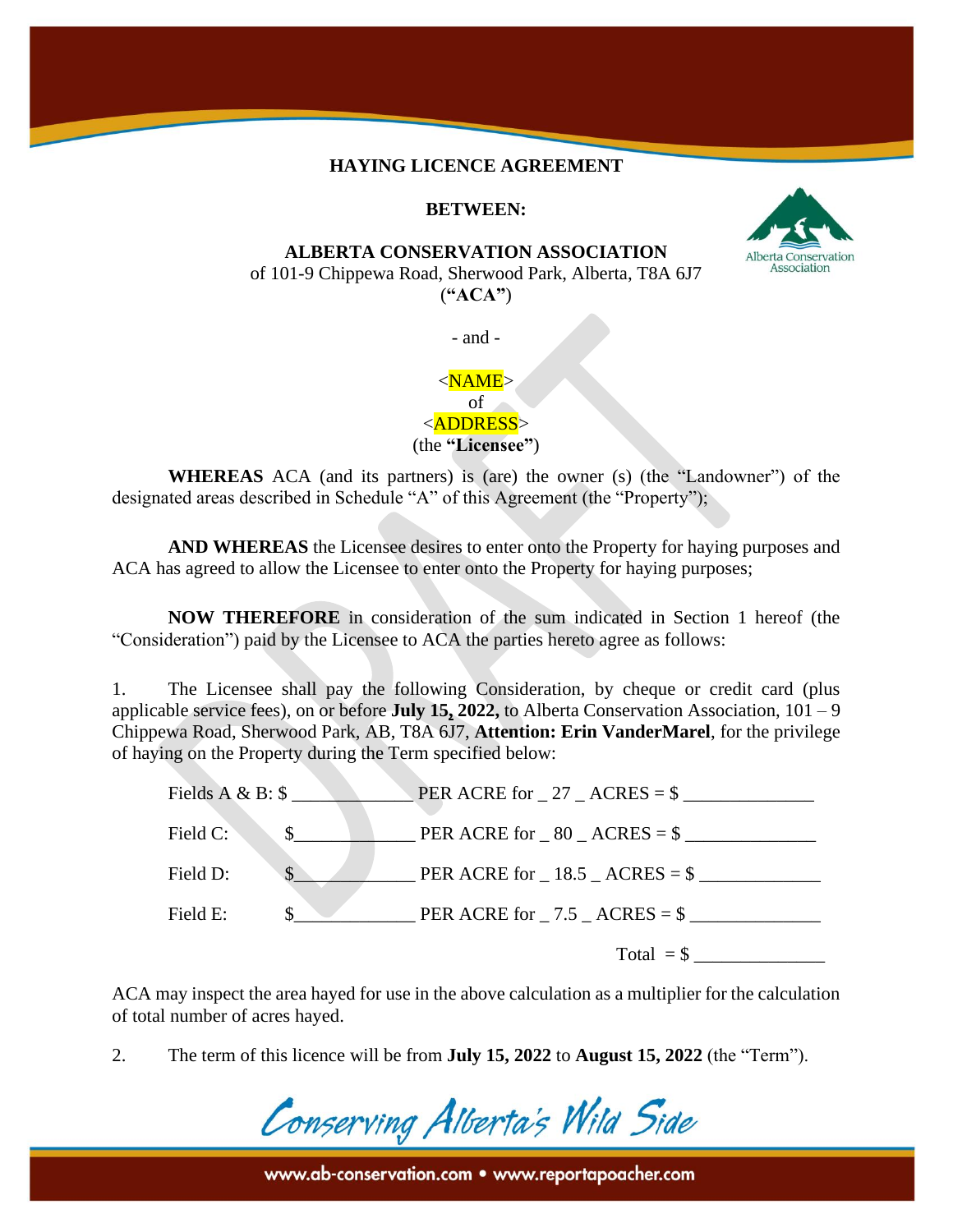3. ACA grants to the Licensee the right to enter onto the Property for the duration of the Term for the sole purpose of haying on the Property. Any and all costs associated with the Licensee haying on the Property are solely the responsibility of the Licensee. The Licensee agrees that it will accept any and all hay it obtains under this Agreement "as is, where is" and that it will notify ACA when it has baled the hay it intends to purchase under this Agreement.

4. The Licensee will comply with all applicable statutes and regulations in force in the Province of Alberta pertaining to the Licensee's activities on the Property, will repair all fences and other improvements on the Property damaged by the Licensee, will not disturb or change any natural features of the Property, including the natural course of any waterways on the Property, will not cut down trees growing on the Property, will not transport any invasive plant species onto the Property, and will stay within the boundaries of the Property at all times. In addition, the Licensee will not access the property under conditions (e.g. soft ground) that might result in damage to the property.

5. The Licensee shall ensure that any and all equipment brought onto the Property is clean, to ACA's satisfaction in the exercise of its sole discretion. The Licensee may be denied access to the Property by ACA in the event that any equipment that the Licensee purports to bring onto the Property is not sufficiently clean to ACA's satisfaction in the exercise of its sole discretion.

6. Any of the Licensee's work on the Property will at no time hinder ACA's work or projects on the Property or on adjacent properties and ACA shall be the sole determiner as to whether its work or projects will be hindered by the Licensee. If hindered then ACA may require the Licensee to alter his practices or his work so that ACA's projects or work are not hindered. It is acknowledged by the Licensee that ACA will continue to carry out its work and projects on the Property during the term of this Licence and this Licence does not in any way restrict ACA or its agents and employees from access to the Property and carrying out its work and projects on the Property.

7. This Licence is not a lease and the Licensee has no rights to the Property other than as provided in this Licence and the granting of this Licence does not give the Licensee any legal or beneficial interest in the Property.

8. The Licensee hereby accepts full responsibility and all risks on behalf of itself and any employees, agents, contractors or family members (hereinafter collectively referred to as the "Licensee's Agents") as a result of any and all activities on the Property carried out by the Licensee or the Licensee's Agents including, without limitation, any loss or damage whatsoever that may be caused to the Licensee's equipment and property brought onto the Property or allowed to be brought onto the Property by the Licensee or the Licensee's Agents. The Licensee does hereby remise and release ACA and its successors, assigns, employees, agents and contractors of and from all actions, suits, debts, dues, claims, damages, demands and costs as a result of any and all activities on the Property carried out by the Licensee or the Licensee's Agents. The Licensee will pay to ACA compensation for all damage done to the projects of ACA, fences, timber and any livestock occurring as a result of the Licensee's or the Licensee's Agents operations on or use of the Property. The Licensee does hereby indemnify and save harmless ACA from and against all actions, claims, accounts, demands, damages or injuries which ACA may suffer or be held responsible for, with respect to the Property or any adjacent property, which are caused by or the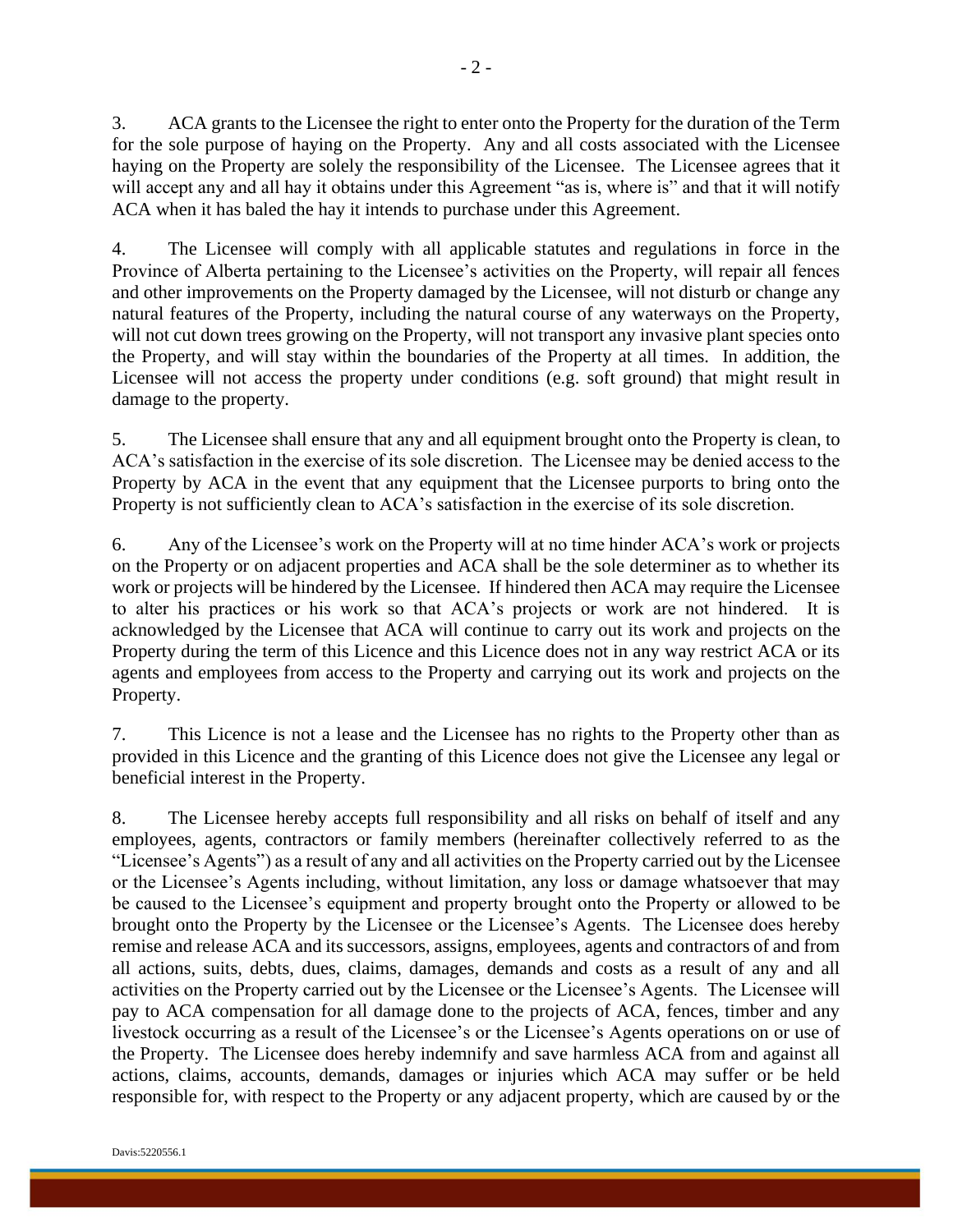result of the Licensee's or the Licensee's Agents' operations on or use of the Property. The Licensee shall only use the Property for haying and for no other purpose whatsoever unless previously agreed to in writing by ACA.

9. If there is any default of the covenants or obligations of the Licensee under this Licence, then ACA may at its option, with notice to the Licensee, immediately terminate this Licence and prevent the Licensee from further access to the Property and keep any payments made by the Licensee to ACA as liquidated damages and not as a penalty.

10. The indemnities and obligations of the Licensee set out in Section 8 hereof do not end with any termination of this Licence.

11. Any notice or other written communication required to be made or given by any of the parties to the other shall be made in writing and are sufficiently given by personal or courier delivery to the party by prepaid registered mail, or electronic mail, at the following addresses:

If to ACA at:

Attention: Erin VanderMarel Alberta Conservation Association P.O. Box 144 Cochrane AB T4C 1A4 Phone No.:(403) 846-6898 E-mail: erin.vandermarel@ab-conservation.com

If to the Licensee at:

Name:

Address: 2008. And 2008. And 2008. And 2008. And 2008. And 2008. And 2008. And 2008. And 2008. And 2008. And 2008. And 2008. And 2008. And 2008. And 2008. And 2008. And 2008. And 2008. And 2008. And 2008. And 2008. And 200

Phone No.: 2008. The Manual School and The Manual School and The Manual School and The Manual School and The Manual School and The Manual School and The Manual School and The Manual School and The Manual School and The Man

Facsimile No.:

E-mail:

Such notice shall be conclusively deemed to have been received by the respective party at the date the same is so delivered or, in the event that it is mailed, at the expiration of five (5) days after mailing, or if by facsimile transmission or electronic mail, on the completion of the transmission from the sender. Any party may at any time change its address hereunder by giving notice of such change of address to the other party in the manner specified in this Section.

12. The covenants and agreements contained in this Licence are binding upon the parties' respective heirs, administrators, executors and successors. This Licence may not be assigned or transferred by the Licensee without the express written consent of the other party.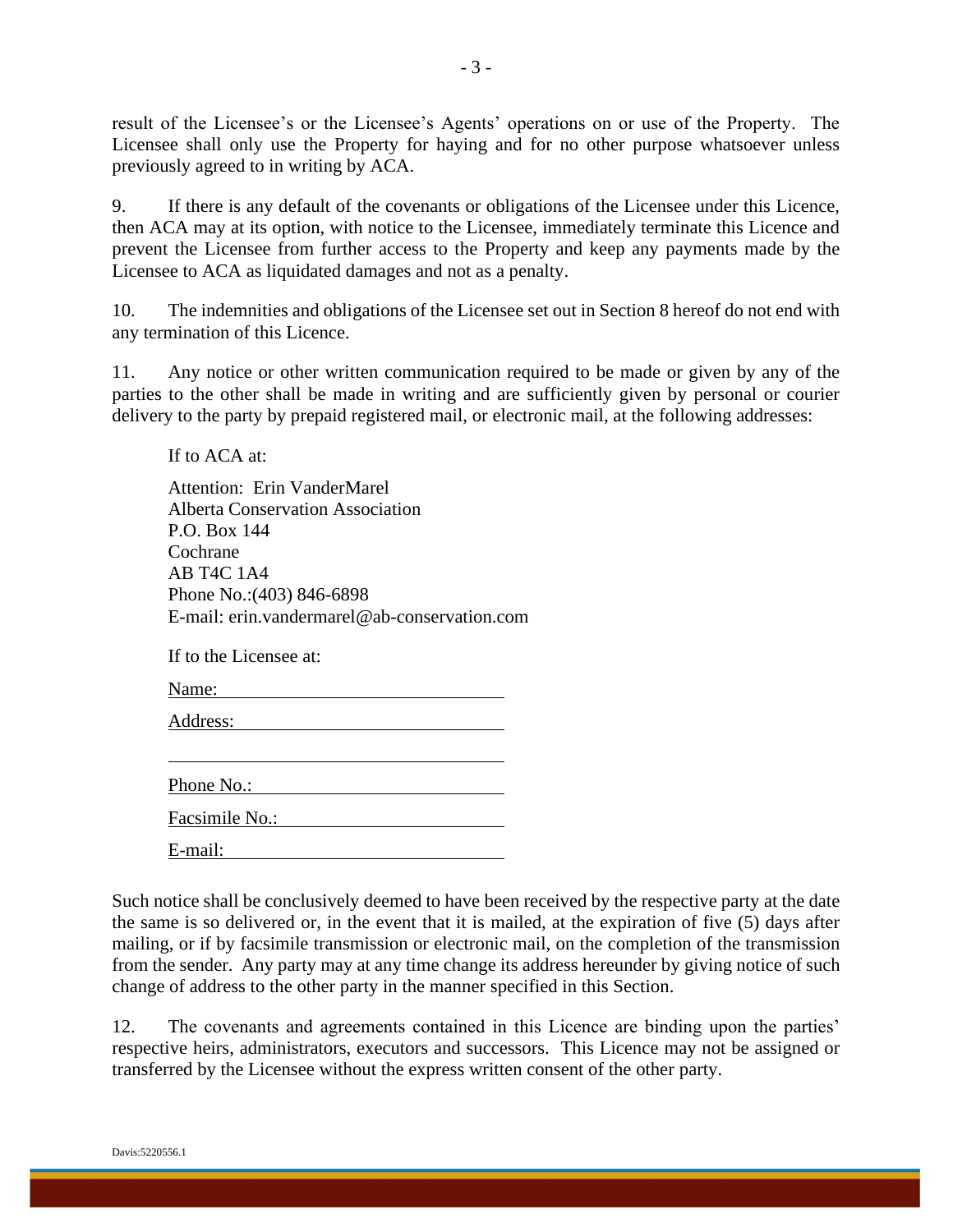13. The Licensee will remove any and all chattels (including hay bales) owned by the Licensee or for which the Licensee is responsible (the chattels collectively referred to as the "Chattels") from the Property prior to **August 31, 2022**. If the Chattels are not removed on or before **August 31, 2022**, then they are deemed by the Licensee to be abandoned and ACA may dispose of, sell, auction off, keep, store or do anything else with the Chattels as ACA in its sole discretion deems necessary to remove them from the Property. The Licensee agrees that it has no recourse of any kind including, without limitation, any claim for conversion, and further agrees that ACA has no obligation whatsoever to account to the Licensee with respect to any proceeds or otherwise. The Licensee and ACA hereby agree that any proceeds derived from the Chattels are deemed to be reasonable compensation for the costs and expenses of ACA in removing the Chattels from the Property.

14. The Licensee shall place on the Property and its equipment all perils and legal liability insurance in an amount not less than one million (\$1,000,000.00) dollars. Upon the request of ACA, the Licensee will provide evidence, satisfactory to ACA, that such insurance is in place.

15. The Licensee shall not allow or permit any cattle or other animals to graze the Property.

16. This Agreement constitutes and contains the entire agreement between the parties relating to the matters described herein and supersedes and cancels any and all previous agreements between all or any of the parties relative hereto. There are no representations, promises or warranties, expressed, implied or statutory between the parties other than is expressly set forth in this Licence. Any extension of the Term shall be made only by written agreement between the parties hereto with an amended fee. All other terms and conditions of this Licence shall apply to any extension of the Term unless expressly negated or amended by the parties in writing.

IN WITNESS WHEREOF the parties have hereunto executed this Agreement on the day of  $, 20$ .

### **ALBERTA CONSERVATION ASSOCIATION**

Per:  $c/s$ 

<LICENSEE NAME>